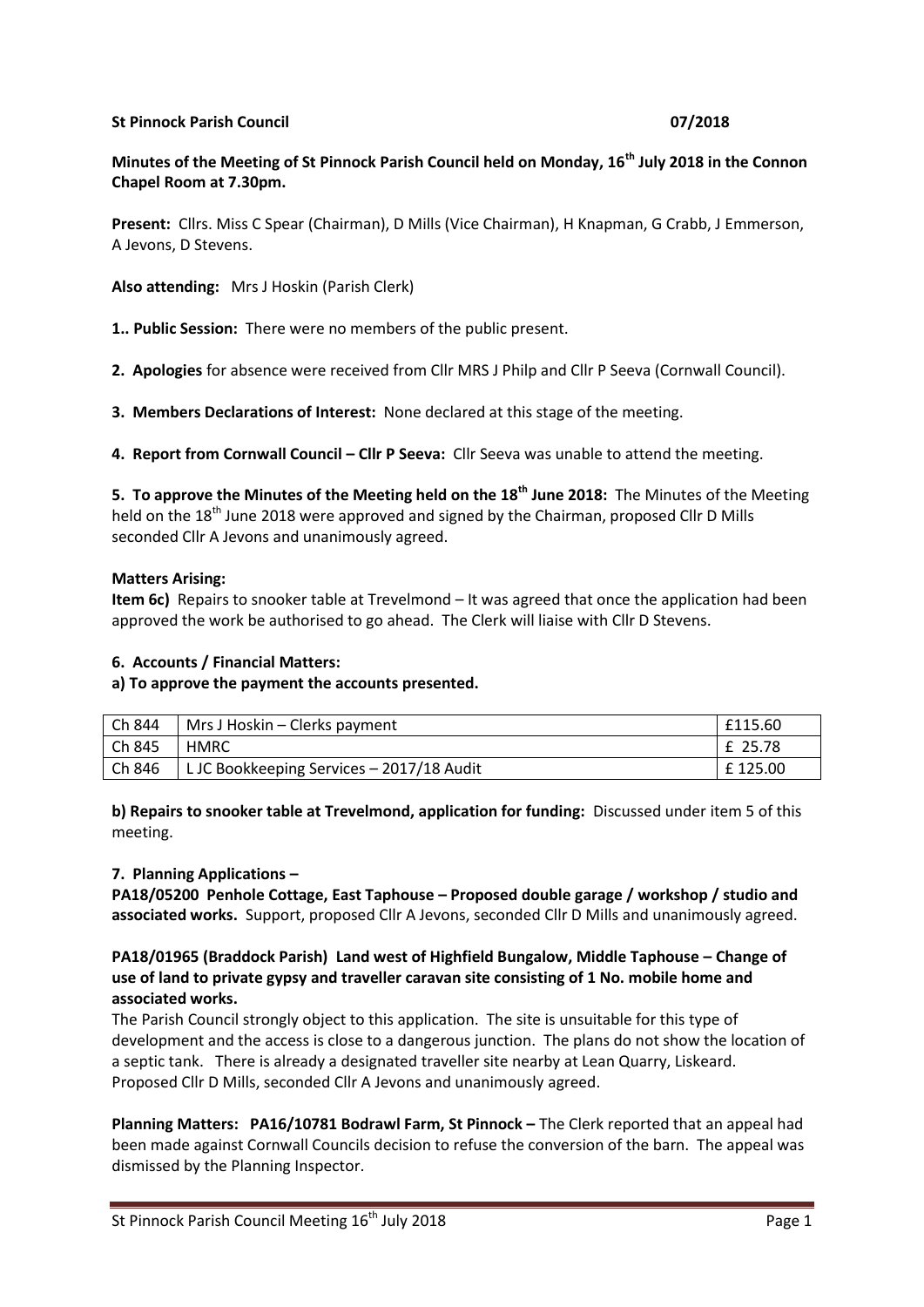**8. Playing Field, East Taphouse – replace / repair rubber tile surfacing.** Costs had been calculated to replace the existing rubber surface tiles with wet pour for the swings, slide and roundabout, being in the region of £9,000

It was suggested that a company in Plymouth be contacted to advise on this matter. The Clerk will seek costs for liquid rubber that may be used as an alternative to fill the gaps between the tiles.

### **9. Local Government Electoral Review – draft recommendations for Cornwall – to agree on a response to the consultation that closes on the 17th September 2018. To discuss the correspondence from Liskeard Town Council / Cornwall Council. Draft letter for residents.**

Cllr D Mills reported on the contents of the letter and the support and recommendation from Liskeard Town Council that St Pinnock remains with Liskeard and this Community Network area. Cornwall Council has also put forward an alternative suggestion.

The Parish Council having already submitted their request to stay in the Liskeard network area and were grateful to Liskeard for their support.

A draft letter for residents was approved and it was agreed this be circulated to households to make the electorate aware of the proposed boundary changes and ask for their support. Cllr D Mills was thanked for drafting the letter.

# **10. Correspondence:**

- o **Cornwall Council Code of Conduct training –** Cllr D Mills registered to attend the seminar at Liskeard.
- o **Clerk & Councils Direct** magazine July 2018
- o **Cornwall Council –** information on the Warm & Well Cornwall leaflet available on the Cornwall Council website www.cornwall.gov.uk/warmandwell

# **11. Weed Spraying – work to be carried out an appointment of contractor.** Cllr H Knapman declared an interest and abstained for this item.

The Council opened and accept the quote from a local contractor to carry out the weed spraying at East Taphouse based on the map supplied by Cornwall Council but deleting the area at Salts Meadow. Proposed Cllr D Mills, seconded Cllr A Jevons and unanimously agreed. Cllr G Crabb will liaise with the contractor.

# **12. Remembrance Day 11th November 2018 and celebrations to commemorate 100 years since the**

**end of World War 1:** Plans for remembrance day were discussed that would make special recognition to the four men from the parish that died as a result of the first world war. Cllr G Crabb offered to clear the weeds around the war memorial and treat the woodwork on the seat. Cllr A Jevons offered to repaint the metal railings. A local resident will be asked to lay the wreath.

# **13. Highway Matters to be reported to Cormac and update on outstanding matters.**

The speed of traffic travelling through East Taphouse was again noted and the Clerk will contact the local police neighbourhood office to ask that average speed cameras be installed.

# **14. Parish Matters, to discuss:**

- o **Liskeard Community Network Meeting.** No meetings held.
- o **Update on the provision of a defibrillator for Trevelmond.** Cllr D Stevens reported that residents of Trevelmond were happy to move on with this project and had expressed an interest in meeting a representative from FLEET and that he would be contacting them. Cllr D Mills reported that SITA were unable to fund this as the landfill tax funding would no longer be available. Cllr D Stevens will establish the link for a wi-fi connection.
- o **Connon Bridge Landfill / Transfer Station site meeting.** Cllr D Mills gave a verbal report on the meeting making reference to the incinerator at St Dennis and the shredder at Connon